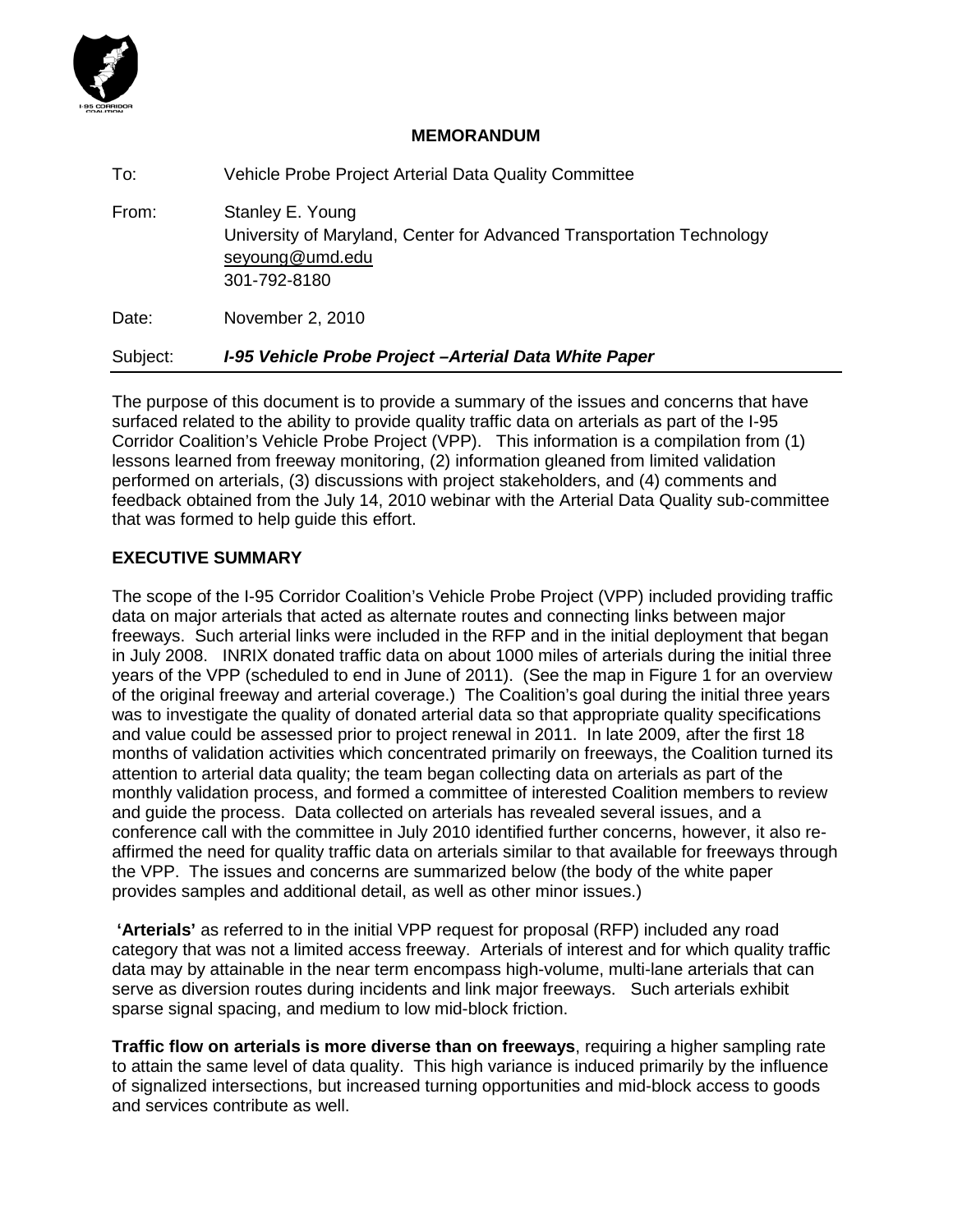In addition to **higher overall variance in speeds**, traffic signals tend to divide traffic in pulsed flows, with two or more distinct travel times. The faster travel time corresponds to the portion of traffic that progressed through on green, while the slower travel times reflect the portion stopped on red and forced to wait through the next signal cycle. These bi-modal flows are the largest technical challenge to obtaining and effectively using arterial traffic data.

**Volumes on arterials are generally half that of freeways** for the same geometric configuration (number of lanes). Due to the variance issues described above, larger sample sizes are required to achieve levels of accuracy comparable to that of freeways within the VPP. The combined effect significantly increases the difficulty of delivering quality traffic data on arterials. This impacts not only INRIX's ability to provide quality data, but also limits validation opportunities.

**Congested flow on arterials is difficult to discern from free-flow**. Whereas congested flow on freeways can be identified with a simple speed threshold, differing travel times on arterials occur due to different signal timing plans in effect throughout the day. The assessment of data quality on freeways concentrated on the performance of the system during congested periods. A similar approach with arterials will be more difficult to design.

It is uncertain whether the **commercial traffic data standard** used to define roadway segments, called Traffic Message Channel (or TMC) codes, are adequate to reflect the complexity of arterial networks. The method used to reflect turning movements within intersections requires additional investigation.

Despite the challenges described above, the demand for arterial data continues to grow. Applications for which arterial data is needed are similar to that of freeways. Traveler information services are expanding to include alternate routes that encompass parallel arterials, travel time on signs and on web maps incorporate arterials to connect to end destinations, and as diversion routes during incidents. Local commute patterns and transit frequently require arterial travel time data to support scheduling and other services. So in spite of the difficulties in providing quality travel time data on arterials, the need for the data is not diminished, but is growing.

Specific recommendations for trial implementation are identified in the conclusions of this white paper. Unlike freeway traffic data in which many applications, uses, and quality metrics are available to draw upon, arterial traffic monitoring is not as mature. Definitions, specifications, and methods will need to remain flexible as more data and additional experience is obtained.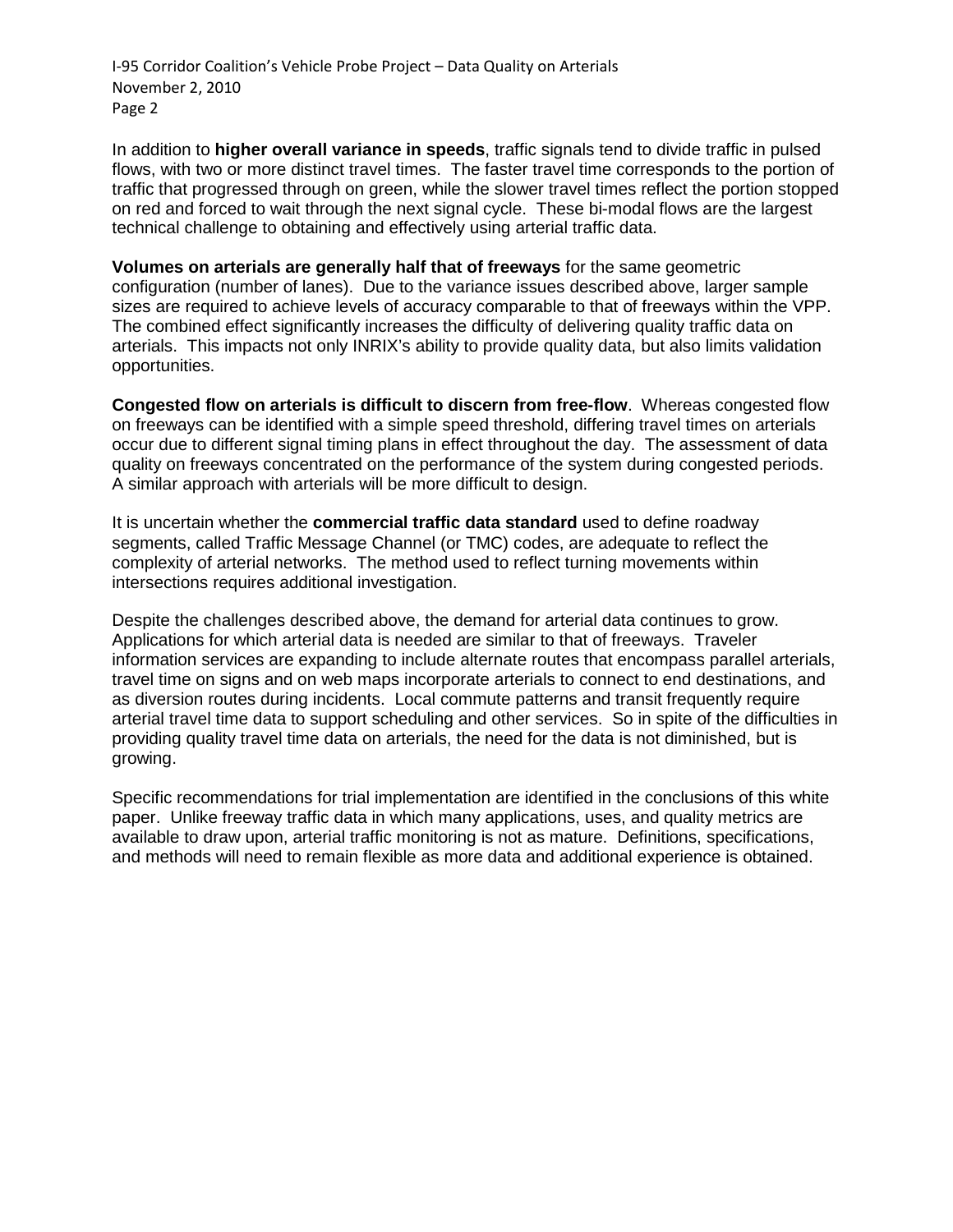## **ORGANIZATION AND OVERVIEW OF WHITE PAPER**

This white paper is divided into three sections and an appendix.

**Section 1**, titled *Introduction*, reviews the original vision of the Vehicle Probe Project, and initial scope of implementation which included about 1000 miles of arterials. Arterial data quality was to be investigated over the initial three years of the VPP in order appropriately specify and measure arterial data quality.

**Section 2**, titled *Arterial Traffic Data – Issues and Challenges*, isolates and summarizes the primary concerns that impact the ability to provide quality data on arterials. Sample validation data are presented that exemplify the issues.

**Section 3**, titled *Conclusions and Action Items*, presents suggested specifications and validation methods, identifies further action items, and emphasizes the need to remain flexible moving forward.

**Appendix**, titled *Lessons Learned from Freeways*, provides an overview of the reporting measures and quality specifications of the VPP as originally designed. This freeway perspective is critical because it forms the backdrop from which arterial data quality was initially analyzed. By comparing and contrasting with freeways, the challenges of quality traffic monitoring on arterials comes into clear focus.

## **INTRODUCTION**

The scope of the I-95 Corridor Coalition's Vehicle Probe Project included major arterials that provided alternate routes and connecting links between major freeways.

The original vision of the Vehicle Probe Project is reflect in the RFP when describing the monitoring network as follows –

*"In 2006 the I-95 Corridor Coalition conceived of a Corridor Wide Traffic Monitoring System that spanned the Eastern Seaboard from Maine to Florida providing real-time traffic information to support inter-corridor movements. The monitoring system was envisioned to include a network consisting of I-95 and major parallel freeways; beltways and cross-linking freeways; and major arterials that provided alternative routes.*

*Data from the system was to support multiple applications such as operations, 511, traveler Information systems, performance measure, planning, travel times on signs and incident management."* 

Arterials were included in the RFP and in the initial deployment which began in July 2008. The VPP became operational on July 1, 2008 with roughly 1500 miles of freeway spanning from New Jersey to North Carolina. In addition to the freeway mileage, INRIX donated data for approximately 1000 miles of arterials during the first three years of the project. The arterial data was made available on July 1, 2008 as well. (See the map in Figure 1 below for an overview of the original freeway and arterial coverage.) The Coalition goal was to monitor and study the quality of donated arterial data, so that by the time of contract renewal in 2011 arterial data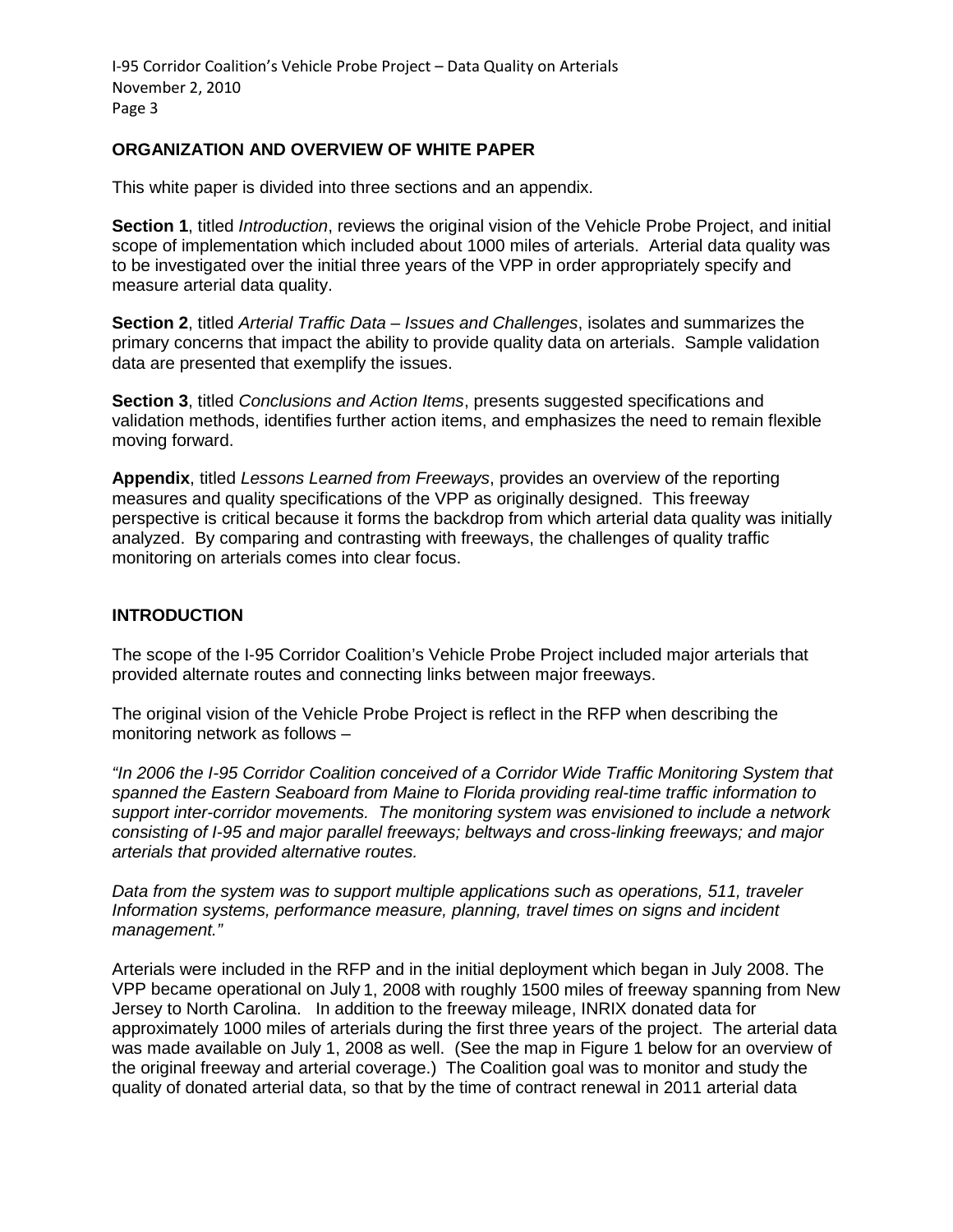quality could be adequately specified as well as an appropriate dollar value assigned relative to freeway traffic data.

The 1000 miles of donated arterials coverage included a variety roadway types such as city streets in urban areas, multi-lane limited-access facilities with very sparse signalized intersections in suburban areas, well as two-lane state highways. The common factor, and probably a more fitting definition for the arterials in the initial I-95 VPP is that an arterial included any roadway type other than limited-access freeways.



Figure 1 - Freeway and Arterial Network as envisioned, and implemented in 2008 as part of the I-95 Corridor Coalition's Vehicle Probe Project

Future Vision: Where we are going --At the time of this writing, the I-95 Corridor Coalition is planning an additional year of support for the VPP. The plan will expand freeway coverage from Maine to Florida using a cost-sharing concept to encourage additional states to participate. The I-95 Corridor Coalition through the VPP is leading the nation in infrastructure-less traffic monitoring with significant benefits that include cost, coverage, standards, and ubiquity. Some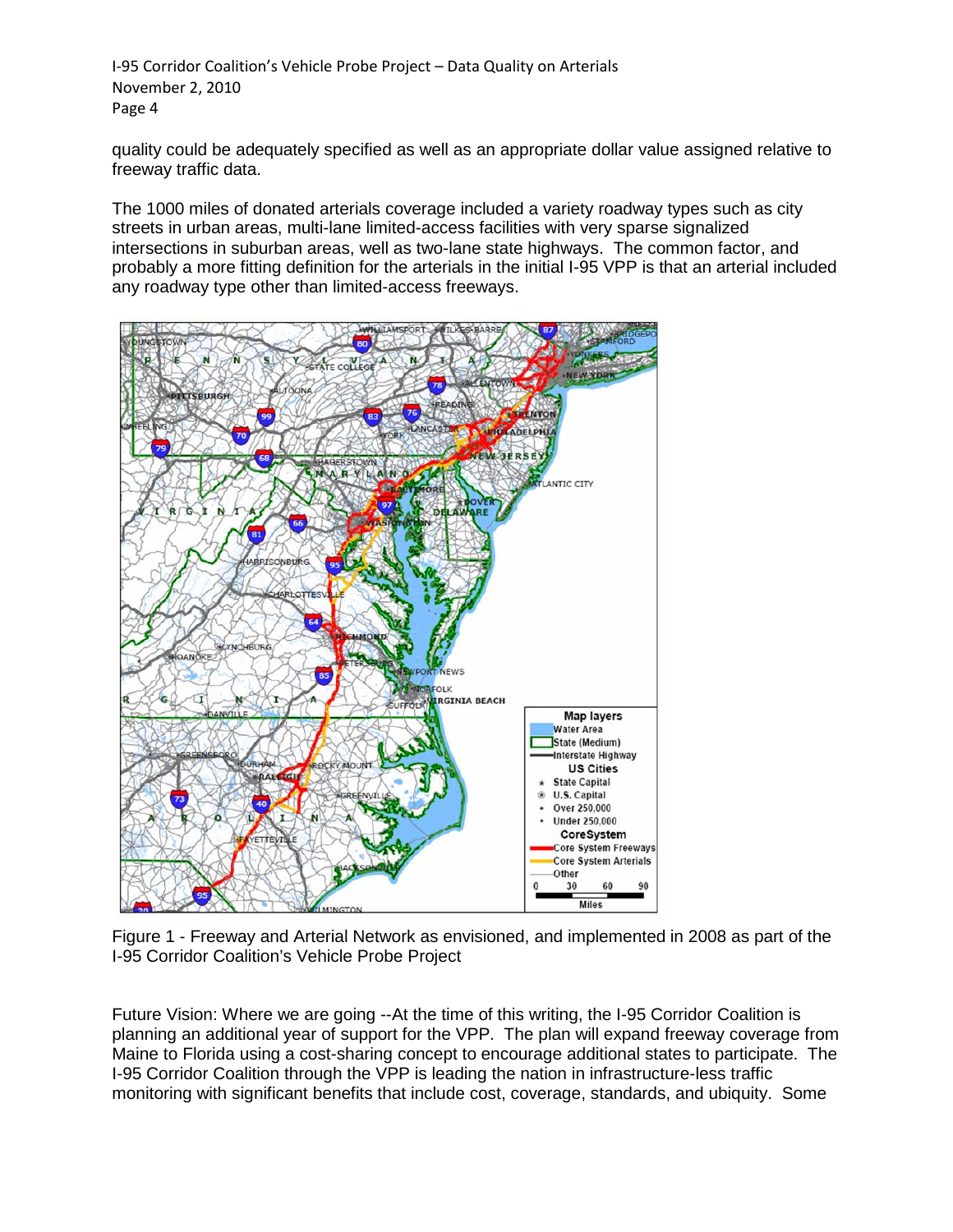of the remaining challenges are to investigate data quality on arterials for the purposes stated above, to determine the types of arterial facilities to be included, and to establish the appropriate quality specifications for those facilities.

# **ARTERIAL DATA – ISSUES AND CHALLENGES**

As previously mentioned, INRIX donated 1000 miles of arterial data beginning in July 2008. At that time, the specifications were undefined and the quality of the arterial data donated to the project was unknown. Since late 2009, validation data samples have been systematically collected on arterials with the aim to appropriately assess quality and establish specifications. Four primary challenges have emerged as a result of analyzing data on arterials and discussing the application of the data within the committee. These challenges are summarized and discussed topically as the following questions.

- WHAT IS AN ARTERIAL?
- WHAT APPLICATIONS WILL THE DATA SUPPORT?
- WHAT DATA QUALITY SPECIFICATIONS ARE ADEQUATE FOR ARTERIALS?
- ARE THERE ANY UNUSUAL CHALLENGES?

### WHAT IS AN ARTERIAL?

While the term 'arterials' from the original RFP encompasses any road that is not a limitedaccess multi-lane freeway. Through discussion with the arterial data quality committee, and influenced by validation data, the definition of 'arterials' within the context of the VPP is narrowed to reflect higher volume arterials, typically multi-lane facilities that serve major corridor movements. These are typically found in suburban environments and link major freeway facilities or provide alternative parallel paths of sufficient capacity to be used during major incidents as alternative routes. The density of signals is medium to sparse, and mid-block friction caused by access to goods and services is light compared to the through movement traffic. Examples of such roadways include Route 1 between Washington DC and Baltimore, and Route 17 in Northern Virginia.

While the operating characteristics of freeways are homogeneous from region to region and facility to facility, the operating characteristics of arterials (as defined above) are quite broad. These varying operating characteristics present challenges not only in the accurate monitoring of traffic data, but also in the appropriate use of the data in applications. Table 1 attempts to contrast the operating characteristics of freeways versus arterials (with the definition of arterials narrowed as discussed in the previous paragraph.)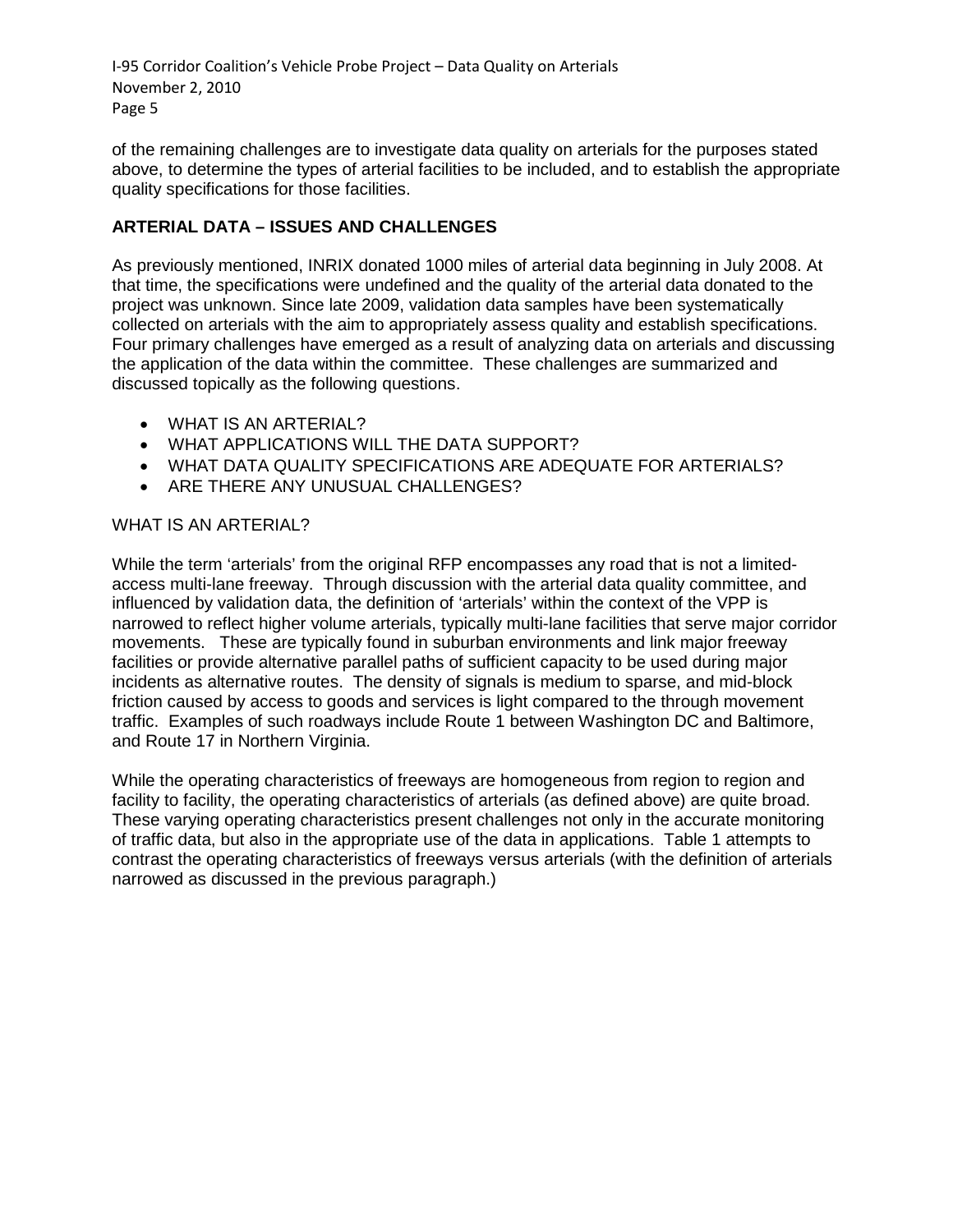|                                    | <b>Freeways</b>               | <b>Arterials</b>                               |
|------------------------------------|-------------------------------|------------------------------------------------|
| Volume                             | 2200 vphpl                    | 1400 vphpl on green                            |
| Speed Range                        | 20-70 mph                     | 10-45 mph                                      |
| Freeflow                           | 65 mph                        | Unknown, determined by<br>signal timing        |
| <b>Congestion Types</b>            | Recurring / Non-<br>recurring | Cycle Failure / Mid-<br><b>Block Friction</b>  |
| Congestion Signature /<br>Incident | Slowdowns $< 55$<br>mph       | Difficult to recognize                         |
| Flow characteristic                | Uniform                       | Higher Variance,<br><b>Frequently Bi-Modal</b> |

#### Table 1 contrasts arterials with freeways

## WHAT APPLICATIONS WILL ARTERIAL DATA SUPPORT?

Since late 2009 validation data samples have been systematically collected on arterials with the aim to appropriately assess quality and establish specifications. This has led to questions of what quality is adequate to support intended applications, and what are the intended applications.

From discussion with the Arterials Committee, a list of target applications was assembled. Several of the intended applications were similar to that of Freeways. These applications included 511 systems, web maps, travel times on signs and operations performance measures (similar to freeways).

However, several potential applications were identified that were unique to the arterial environment. These included traffic signal assessment, transit planning (busses) and optimal routing of transit and inputs into signal analysis software such as Synchro.

### WHAT DATA QUALITY SPECIFICATIONS ARE ADEQUATE FOR ARTERIALS?

At this point, the lessons learned from freeways pointed toward several challenges in arterial data as presented here.

**Defining and Observing Congestion** - Whereas free flow within the freeway environment has common characteristics such as speeds greater than 60MPH, free flow is more difficult to define in terms of speed and travel time for arterials. Each arterial will be unique based on signal timing plans. Furthermore, even on the same arterial, the free flow speed will be different at different times of the day depending on the signal timing plan in effect. In short, the nature of flow on arterials is most dependent on intersection operations, which is highly variable by facility and time of day. As a result, congestion also will be more difficult to identify.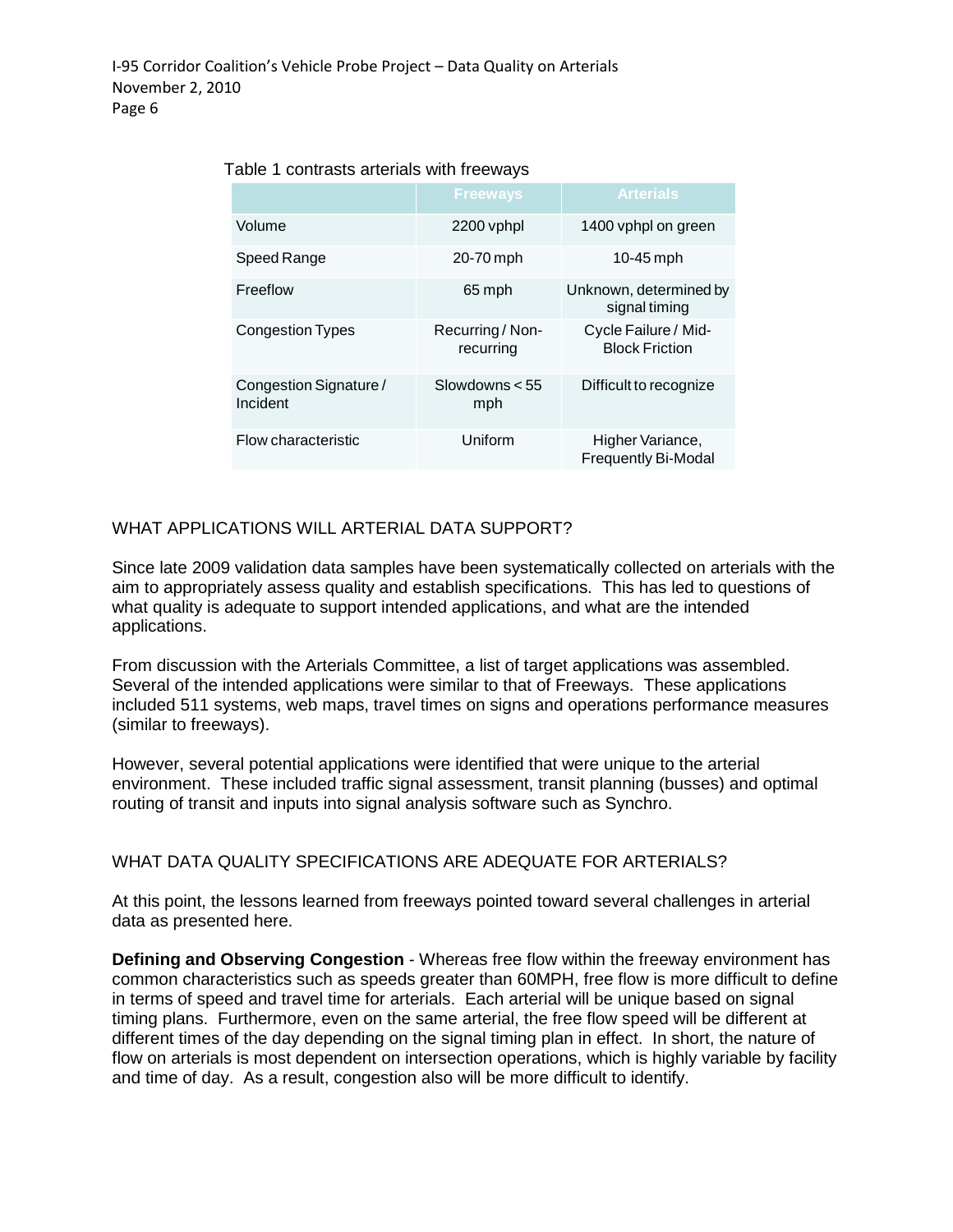**Variations in Flow within Arterials** - Even though freeways occasionally exhibit variations in traffic flow in which two distinct speeds are observed, such instances are general treated as abnormalities during validation of freeway data quality. Whenever the traffic flow exhibit two distinct travel time patterns (referred to as bi-modal flow) in the validation data, it was excluded from the validation data because no true mean existed in the ground-truth data. Also, a confidence interval referred to as the SEM band was introduced to account for times during which a large variance in speed was observed (as well as times when ground truth samples were at a minimum) in order to fairly score INRIX accuracy.

In contrast to freeways, large variances and bi-modal flows appears frequently in Arterial data as evidenced from the data gathered to date from the VPP data validation effort on arterials. Figure 5 and Figure 6 show two examples of this.



Figure 5 Sample data taken from Route 7 Northbound in Delaware showing two distinct travel time patterns induced by signal operations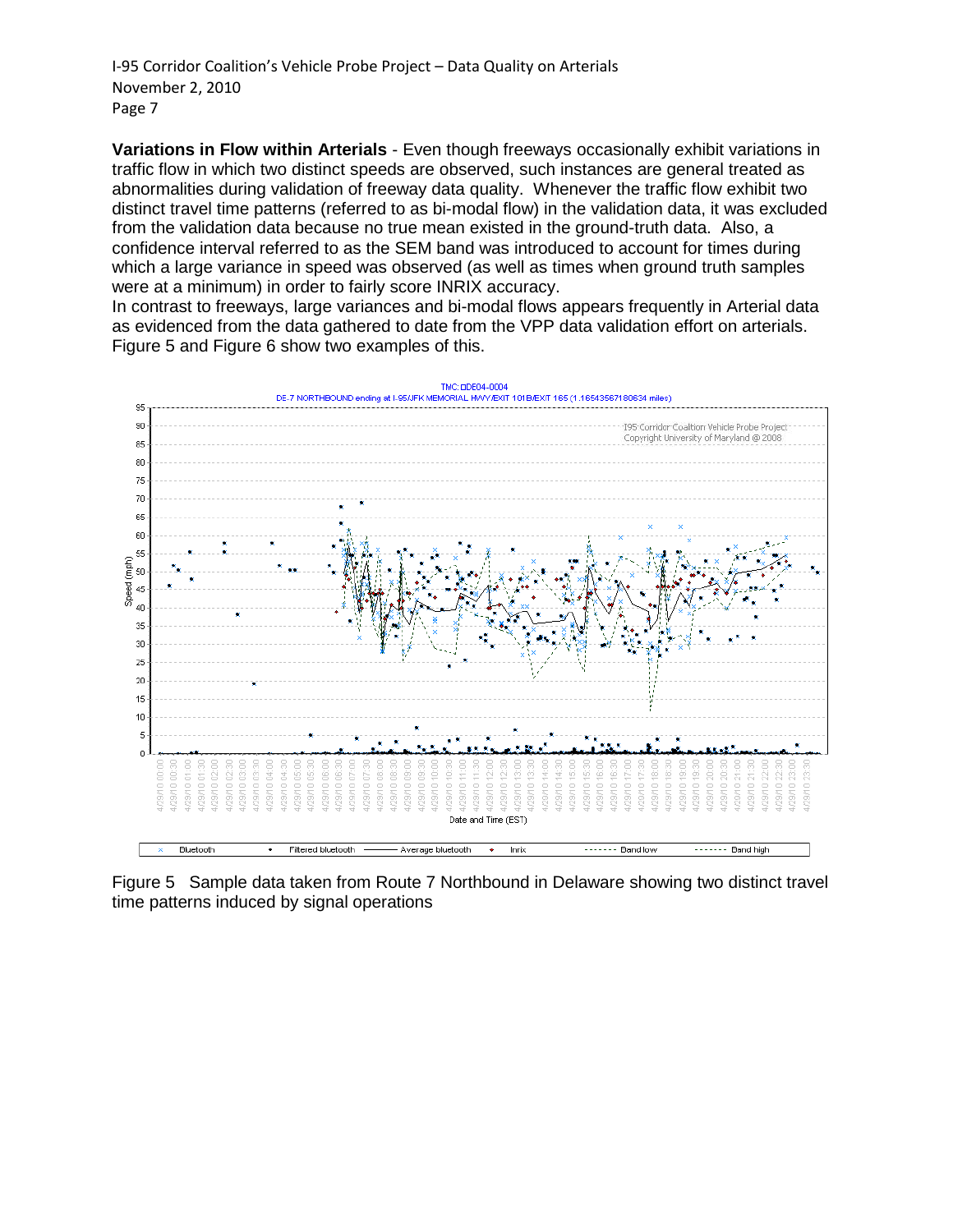

Figure 6 Sample data taken from Highway 7 Westbound in Virginia showing two distinct travel time patterns induced by signal operations.

Note that in Figure 5 and 6, not only were the travel time patterns disperse and bi-modal, but there was also no indication on whether the flow observed was congested or normal for that facility. Speeds were much slower as compared to freeways, and the variation in speed much greater relative to the mean speed. The bi-modal distributions are not unexpected on arterials due to the nature of traffic signal operations in which a portion of vehicles progress through on green and a portion are stopped on red and wait through the cycle for the next green phase.

**Temporal Reporting Requirements** - While temporal reporting requirements were set at a minimum of five-minute updates, with an eight-minute data lag, indications are that arterial traffic patterns many need to be analyzed and observed over larger time windows in order to adequately characterize the nature of the traffic flow. As a result, minimum reporting intervals of ten minutes may be more appropriate. Validation that is currently summarized to five-minute time intervals on freeways may be more appropriately summarized over a ten- or 15-minute time interval on arterials. It is not expected that the minimum reporting interval will be changed from that of freeways, however, use of the data for applications may need to take into account timing constraints induced by traffic signals.

#### **Lessons Learned**

The nature of traffic flow on arterials is fundamentally different creating significant challenges as below.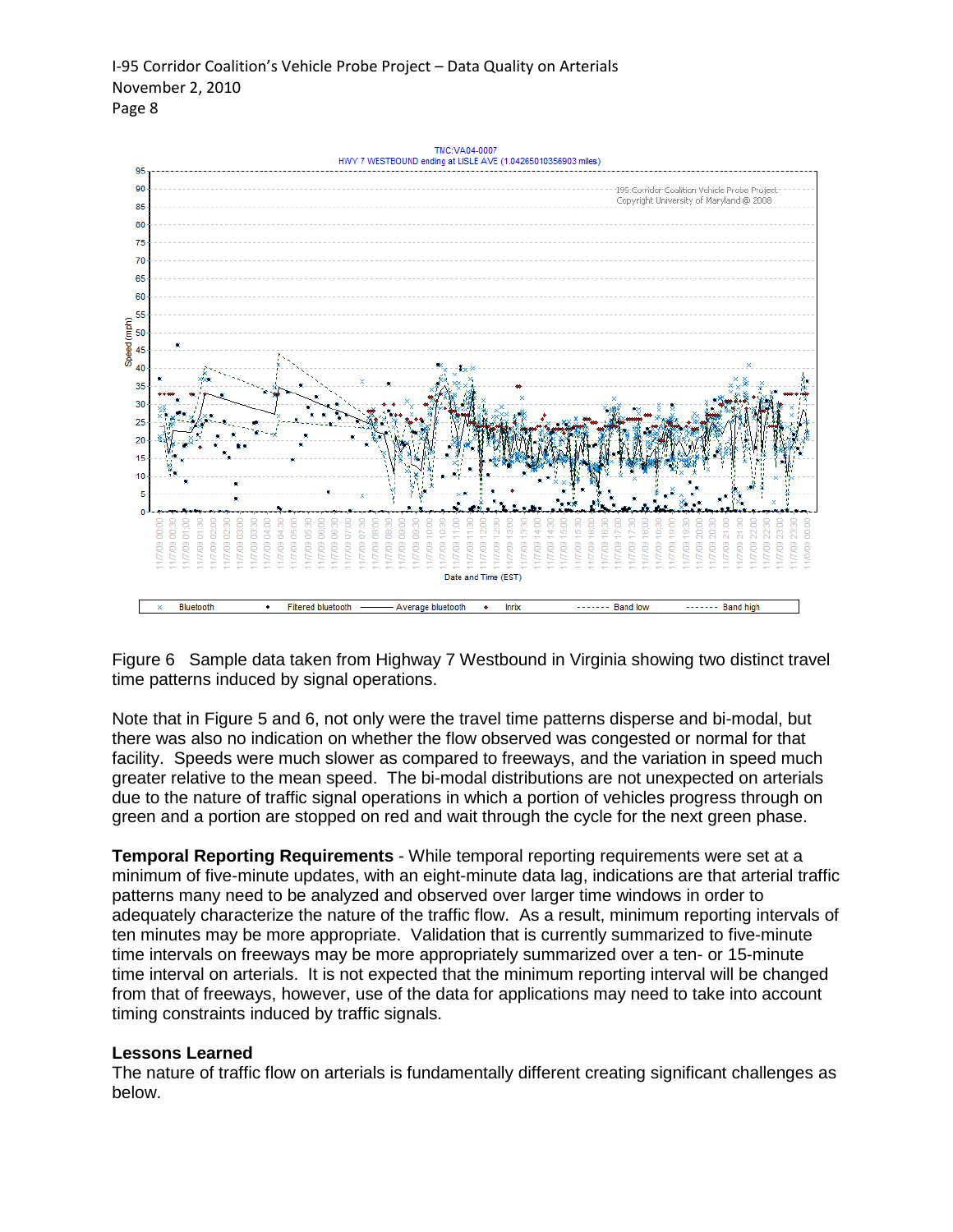- Large variance and bi-modal flow are frequent and the methods currently used for freeways are inadequate for arterials.
- Detecting congestion versus normal or planned operations is more difficult, speed categorization used for freeways does not (or may not) separate flow into congestion levels.
- Lower volumes and compressed speed ranges enhance the difficulty of specifying and validating quality metrics.
- The temporal reporting requirements for arterials should be less stringent than freeways (or may need to be taken into account when used in applications).

# ARE THERE ANY UNUSUAL CHALLENGES?

Traffic Message Channel (TMC) codes are currently used by INRIX, as well as by most commercial traffic data suppliers, to define roadway segments. These TMC codes, which are maintained as a proprietary industry standard, define the geographic extents upon which speed and travel time are reported. The segmentation based on TMC codes are used to build logical reporting segments. For example several TMC segments may comprise the freeway between two major interchanges. The individual travel times of the TMC segments are combined (sometimes with special algorithms) to develop a travel time estimated for a freeway corridor between major interchanges or landmarks, referred to here as a path. This is needed to enable applications such as reporting travel times on freeway message signs. For freeways, the speeds and travel times reported in the VPP are interpreted for through movements. When a travel time is needed for a path that encompasses more than one freeway, the delay at an interchange connecting the respective freeways is ignored, with little impact. (Note, at the present freeway ramps are not included in the VPP, though they are anticipated to be available for freeway to freeway interchanges within the next year.) Even though reporting using TMC codes does not include ramps at present, it does include a fine grain resolution within interchanges so that various turning movements onto ramps can be somewhat isolated.

The method used to define arterial segments emerged as a special challenge in light of the use of TMC codes. The adequacy of TMC codes to reflect arterial traffic flow is unknown at this time. Specific to arterials, TMC knowledge and concerns include:

- TMC segments typically reflect roadway segments between intersections of major arterials or between a major arterial intersection and access to a freeway.
- The method employed by TMC codes to model turning movements internal to the intersection is not well understood. It is unclear whether TMC codes reflect turning movements at all, and if they do, how it is coded. This is more critical in arterials because delay at intersections contributes to the overall travel time more than ramp movements do on freeways.
- Current reporting of travel time on freeways using TMC codes indicates travel time between interchanges. Does the travel time include queue delays at the upstream interchange? At the downstream interchange? This reporting impacts the method of validation.
- Are travel times that are currently reported for arterials only reflecting through movement at the intersection? Can or should they be combined together to form path travel times similar to freeways when the path includes rights turn and left turns?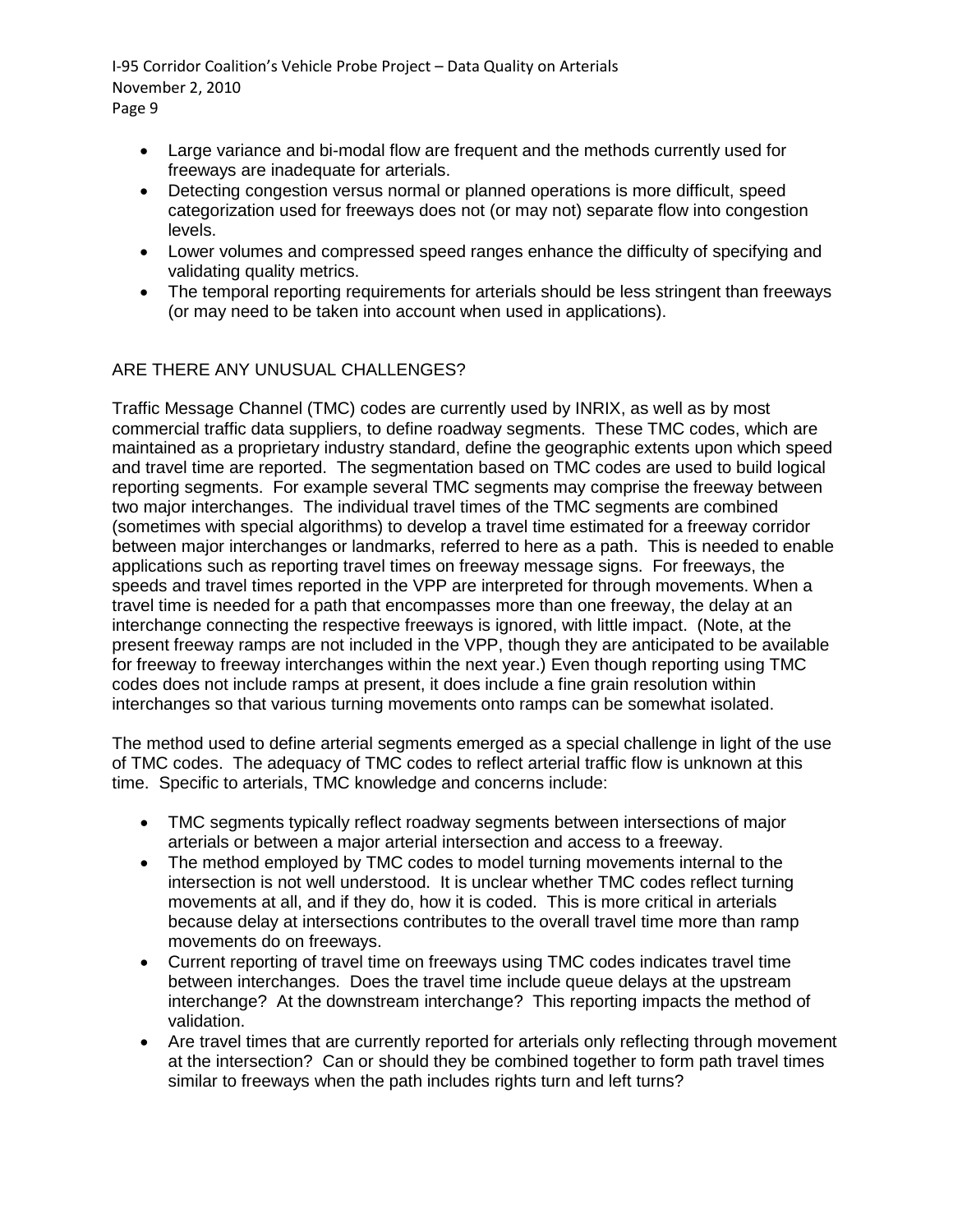• How are segment lengths for TMC codes defined, particularly if the segments are internal to the intersection?

In summary, several issues related to TMC codes were identified and discussed during the Webinar on July 14, 2010 as shared above. The adequacy of TMCs to capture the arterial network logic is not well understood, and continues to be studied. A general consensus emerged from the committee to continue to investigate, with INRIX volunteering to investigate the issues raised.

# **CONCLUSIONS AND ACTION ITEMS**

As a result of the investigations and collaboration to date, a list of recommendations for moving forward with arterial traffic monitoring has been developed. In many respects these recommendations are given as a first guess until additional information or knowledge is gained. These 'strawman' data quality specifications and validation methods are intended to evoke further debate, investigation, and discussion. Also highlighted are areas for further investigation.

## **Definition of Arterials**

Arterial traffic monitoring within the VPP is limited to higher volume arterials, typically multi-lane facilities that serve major corridor movements, within low signal density and low to medium midblock friction.

## **Measures to be Reported**

Similar to the freeways, traffic monitoring will include:

- Travel Time (Space-mean speed)
- Confidence Value

In contrast to freeways, the following parameters are suggested or emphasized:

*Historical / 85th Percentile***:** Already provided in the freeway data, these parameters will be more critical in order to detect congestion or incidents.

*A measure of variance or dispersion:* The large variation in flow observed in sample data suggests that some type of variance measure may be needed to characterize traffic flow.

*A flag to indicate type of flow (for example bi-modal flow).* In conjunction with or as a compliment to the suggested variance measure, an indicator of bimodal or other unusual is needed.

## **Suggested Quality Specifications**

- Retain the 10mph AASE / 5mph bias at present
- Use a speed bin scheme as follows: >45 mph; 30-45mph; 15-30mph; <15mph
- Temporal Requirement:
	- o Data Lag eight minutes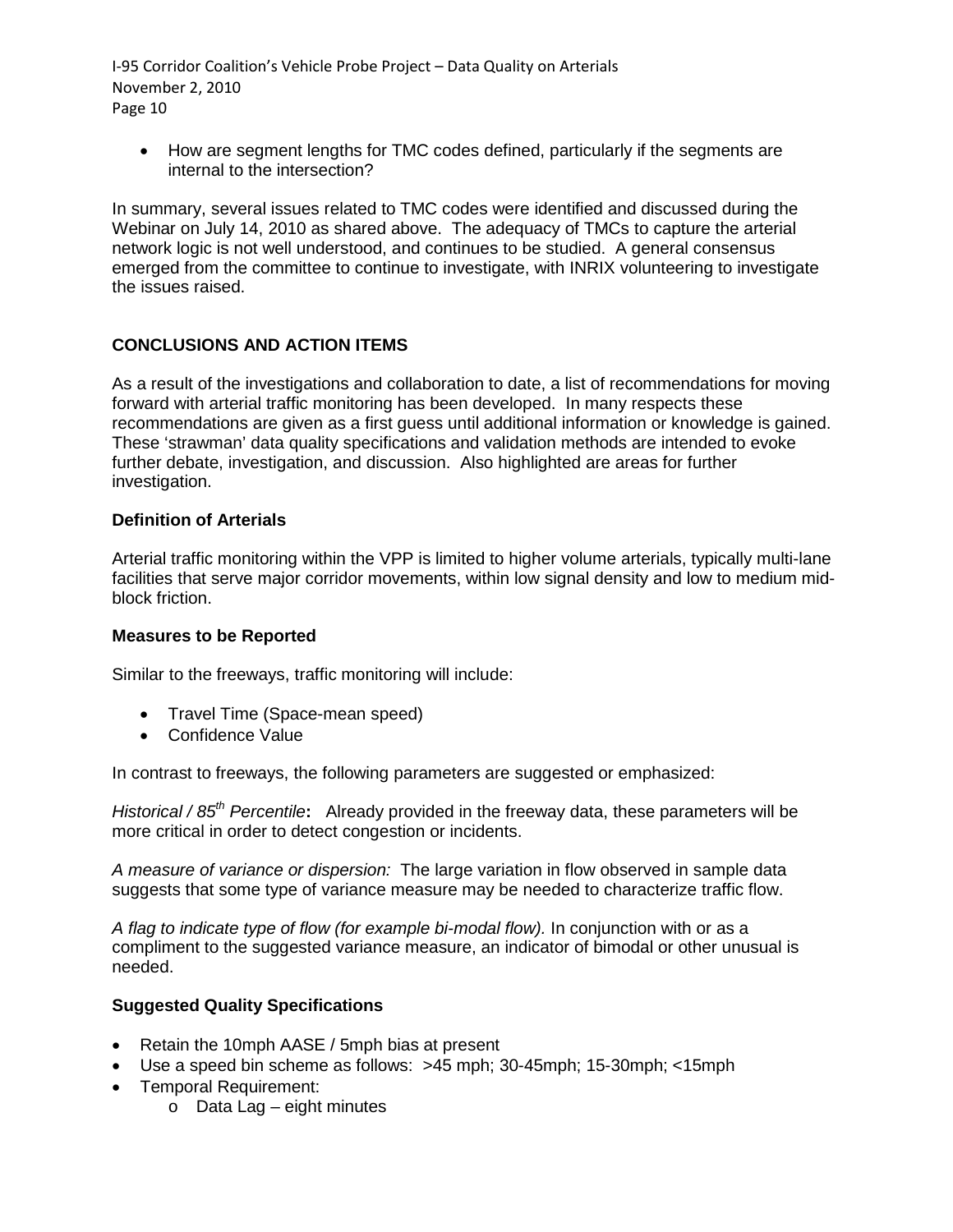- o Minimum reporting interval : once every 5 minutes
- o Validation will aggregate data into 10 minute bins for accuracy assessment.
- o Minimum Flow Requirement: > 500 vph flow

## **Segment Definition**

- Continued research on how TMC codes reflect arterial network logic. INRIX volunteered this as an action item for future reporting.
- Travel time for a TMC segment is defined as departure from the upstream intersection to departure from the downstream intersection (includes downstream queue delay but not upstream queue delay)

Definitions, specifications, and methods will need to remain flexible as more data and experience using the data is obtained. Unlike freeway traffic data in which many mature applications were available from which to define data quality specifications, arterial traffic monitoring and its associated applications are not as mature. As such, the data quality specifications, and methods of implementation outlined above will need to be remain pliable as experience and knowledge grow in this area.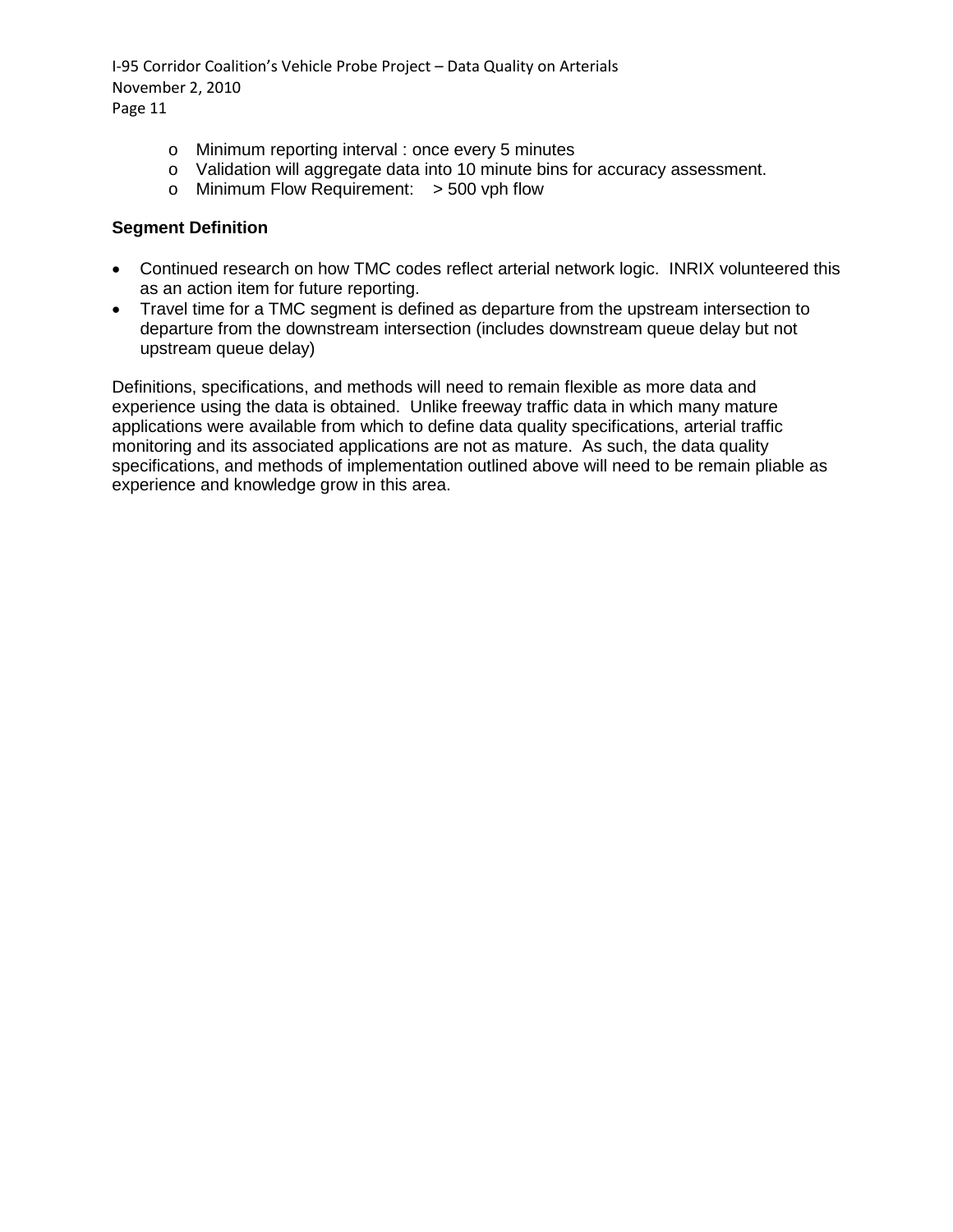## **APPENDIX - LESSONS LEARNED FROM FREEWAYS**

The original data quality specifications in the VPP were developed primarily for freeway traffic data in order to support various anticipated applications. Although developed primarily with freeway applications in mind, these specifications and the methodology for validation form the default lens through which arterial data is initially investigated and analyzed. By reviewing the freeway specifications and lessons learned, the challenges of monitoring arterials are brought into sharp focus.

Requirements were characterized both objectively and subjectively in the RFP. When possible, specifications were explicitly stated (such as accuracy and data-lag). In other cases the quality concerns were described subjectively in the RFP, and vendors were directed to respond with solutions that may be customized to their approach (such as the need for a confidence measures). The data items and related specification for the Vehicle Probe Project are below.

#### **Defined data items provided by the Traffic Monitoring System**

*Mean Travel Time (space-mean speed)* - The primary traffic data item is the mean travel time and speed on a segment. The speed was explicitly defined as the space mean speed. This was originally included to clarify how the system would be validated. Speed comparison for validation purposes were obtained by direct measures of travel time converted to speed.

*Confidence Measure – (Score and Value)* - The Coalition anticipated a need for a metric that reflected the relative confidence of the travel time / speed estimate. At the time of the RFP, several vendors and several different technologies were competing. As most technologies were sampled (either from fleet GPS, or cell phones, or other electronic means), the Coalition anticipated that there would be times in which the traffic volumes would be insufficient to provide a sampled travel time with any degree of confidence. The RFP required a confidence value to reflect the uncertainty in the travel time estimate, so that ultimately this could be used in applications to determine when and if to use the data (such as posting travel time on signs.) When INRIX was awarded the contract in 2007, the Coalition worked with INRIX to define an appropriate measure (Score), this was later amended to include another confidence measure (C-Value). The reader is referred to the I-95 Vehicle Probe Project Interface Guide for further details on the definition of these measures. A similar approach is anticipated for some of the special challenges with arterials.

The RFP also invited vendors to include additional measures. Historical & Expected Travel Time were suggested and provided by INRIX as part of the contract. These measures have proved beneficial in the overall data system in order to determine when traffic flow is deviating substantially from normal conditions. *(The reader is referred to the I-95 Vehicle Probe Project Interface Guide for further details on these metrics.)* It is anticipated that these measures (or similar measures) will prove invaluable for arterials due to the difficulty of identifying congested flow as explained later.

#### **Overview of Quality specifications**

The RFP called out specific quality specifications with freeway traffic monitoring in mind. The following summarizes these specifications. Full details are available in the RFP and resulting contract.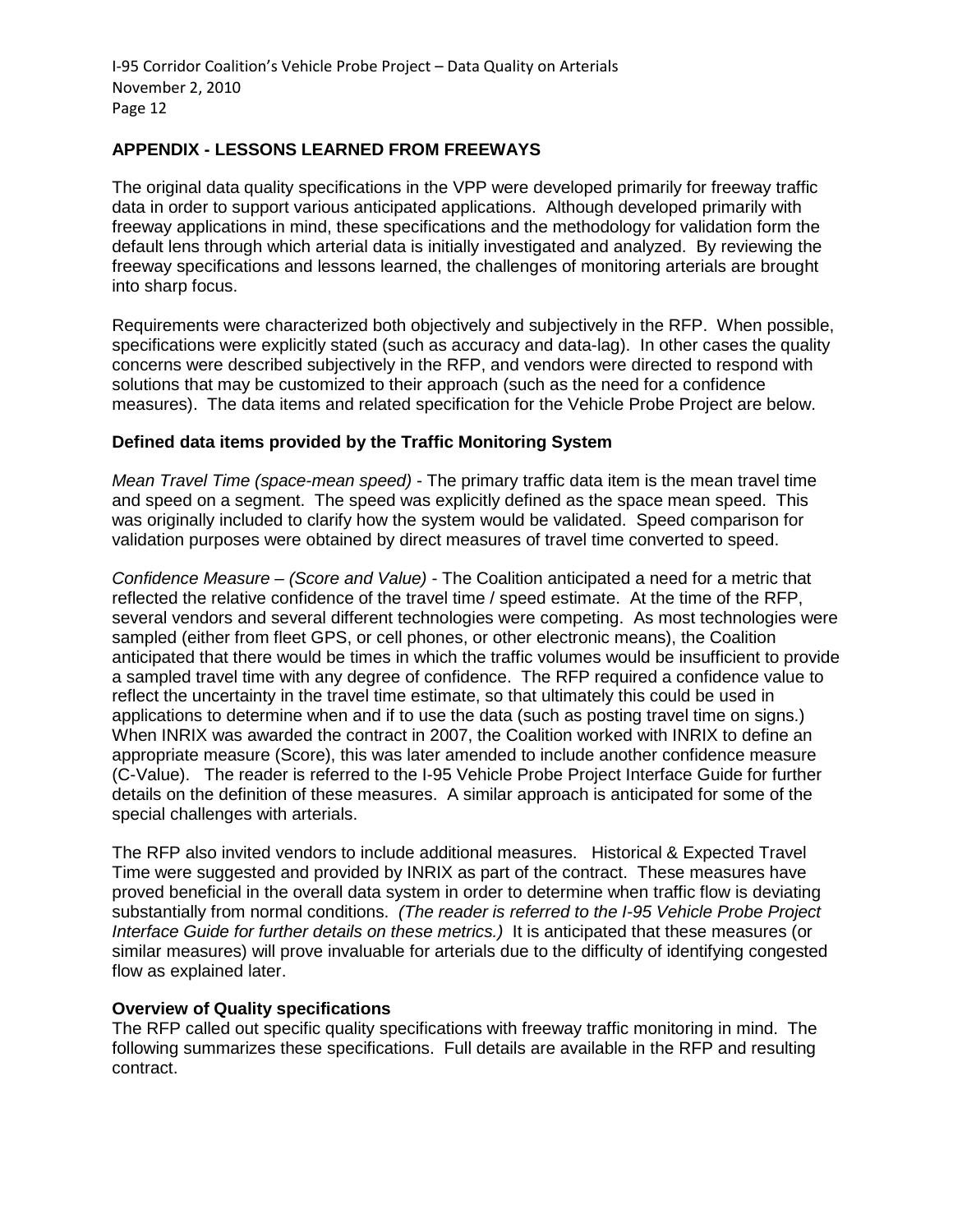*Average Absolute Speed Error - 10 mph maximum* - The primary accuracy specification for travel time/ speed data is the Average Absolute Speed Error (AASE). The average allowed maximum deviation is 10 MPH. Previous work typically had specified a percentage based accuracy, such as 5 percent or 10 percent error. Upon review, most targeted applications were for the detection and assessment of congestion. Ten percent speed error during congested freeway flows when traffic slows to less than 30MPH would allow for an error of three mph, while free-flow at 60 mph would allow for six mph error. An overall absolute speed error rather than percentage based was chosen to better reflect application needs. When applied to the speed bins, as described below, this approach has proven critical in monitoring the quality of the data feed over time and isolating the performance of the system during congested periods.

*Speed Error Bias (+/-5mph)* - In order to assure that the data feed did not consistently over estimate or underestimate the traffic flow, a maximum speed error bias (SEB) was also specified. It was also applied in all four speed categories similar to the AASE. *Application of Quality Metrics in Four Flow Regimes (speed bins)* - At the time of implementation, several demonstrations of non-intrusive technologies had been performed. From those demonstrations it was learned that applying any accuracy metric across all time did not adequately reflect the ability of the system to accurately characterize traffic flow. Rather than apply the AASE and SEB to all data, the data was first grouped into four speed bins as described below. The philosophy was that in grouping the data into four speed categories, the performance of the system during congested periods would be isolated by observing the performance in the lower two speed bins (that is speeds less than 45 MPH). Without breaking data into these categories, the relative quantity of free-flow data during off-peak hours (times when it is easiest to estimate travel time and speed) compared to data from congestion periods would be so great that it would mask any quality issues in the accuracy statistics. The four speed bins are presented here.

| $30$ mph | Severe congestion |
|----------|-------------------|
| 30-45mph | Congestion        |
| 45-60mph | Maximum capacity  |
| >60mph   | Free-flow         |

More than two years of validation experience on freeways has confirmed this approach. A similar approach for arterials is required. The speed bins can be adjusted appropriately for arterials, however arterials differ in that speed thresholds cannot be used universally to identify congested flow. A 20mph average speed on one arterial may indicate free-flow on one facility, while it indicates congestion on another, or congestion on the same facility, but at a different time of day when a different traffic signal plan is in effect.

*Temporal Requirements* - The RFP specified the maximum delay between the time when a slow-down occurs on the roadway and the time when it is reflected on the data feed of eight minutes (eight minutes Data Lag). The data feed was to supply speed and travel time estimates at intervals no longer than five minutes (five minute update (1 min update in practice)).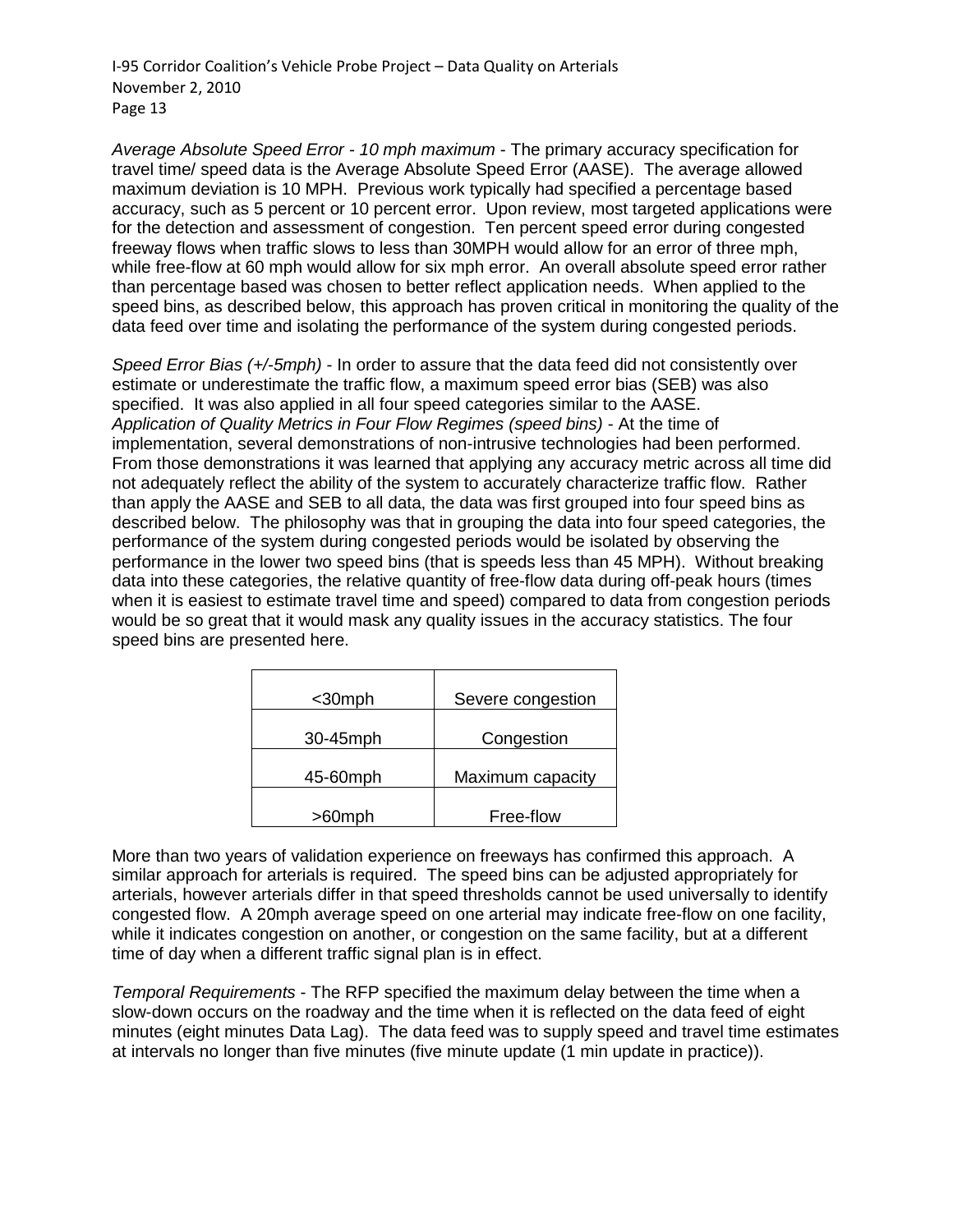*Volume Requirements (In effect for flows >500 vph)* - The quality specifications are in effect only when vehicle flows exceed 500 vehicles per hour per direction. This clause was added to account for the sampling nature of most non-intrusive technologies. In brief, it relieved the contractor from monitoring freeway flows in the middle of the night with only token freeway traffic. This is also critical for arterials where volume flows are about half that of freeways with a similar number of lanes.

# **Critical Lessons Learned from Freeway Traffic Monitoring**

*Accuracy during abnormal flow is primary indicator of system performance* - The validation process uses Bluetooth Traffic Monitoring (BTM) technology to capture ground truth data and compare to the data feed. These validation exercises are performed monthly. Typically they capture the flow pattern from eight to ten freeway segments for a period of seven to ten days. The data from each segment is scrutinized to determine if the INRIX data feed responded adequately during congestion events (recurring congestion, incidents, and road construction). Graphs of the data from congestion events provide a visual indication of quality. The performance of the lower two speed bins provide an objective measure of the performance of the data feed during congestion events. See sample freeway chart in Figure 2.

<30mph & 30-45mph bins reflect ability to capture congestion while monthly validation ensures quality and flag data abnormalities.



Figure 2 Sample of a comparison of INRIX data (shown in red) with BTM ground truth (shown in Blue) over a 24 hour period with AM and PM congestion

*The variation in Travel Time and Speed is larger than anticipated* **-** BTM is a re-identification technology that samples the travel time of approximately one in twenty vehicles. This provides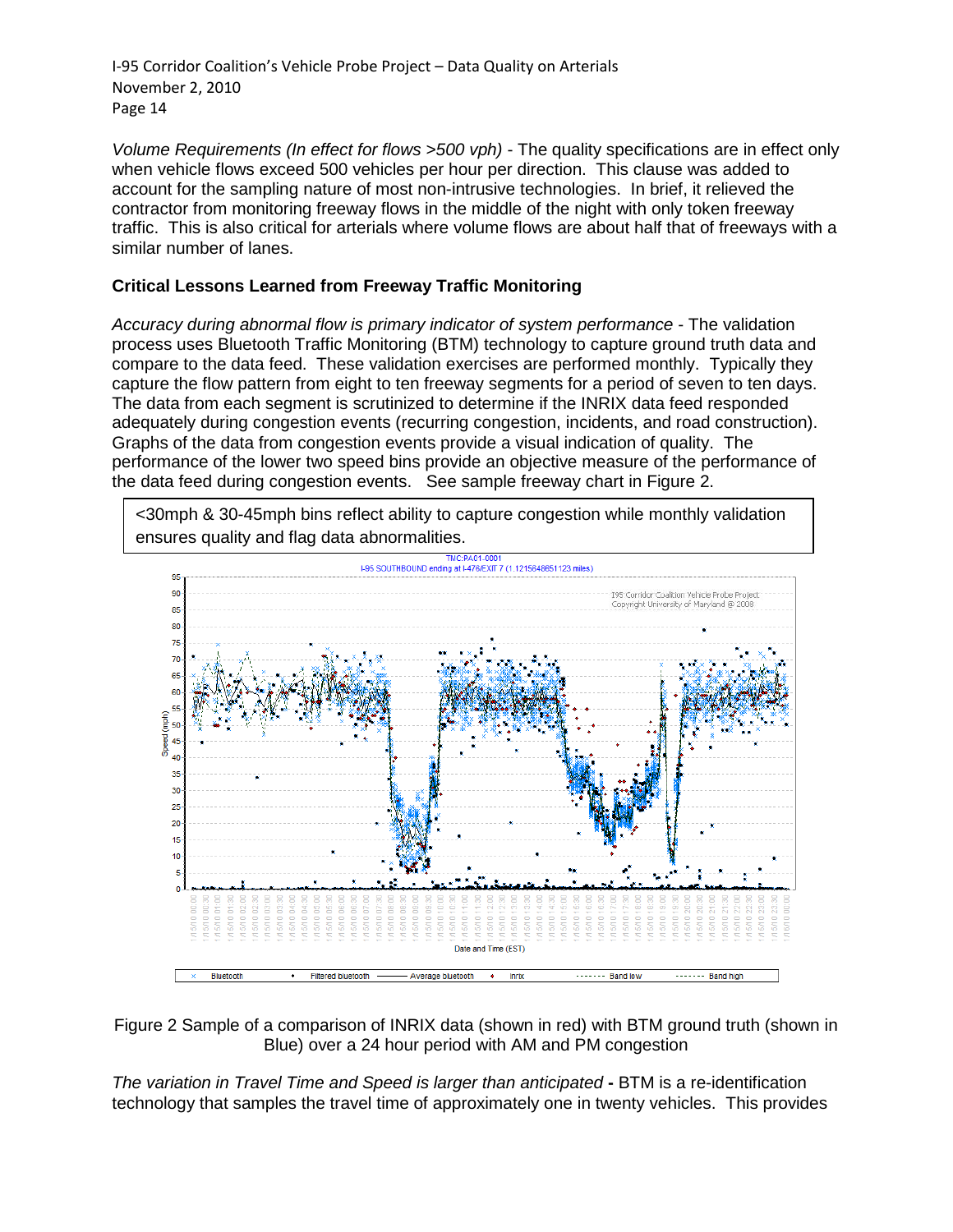a sample large enough to observe both the mean and variance of the traffic flow and to estimate volume of flow. As a result of the validation activities with BTM, the Coalition has been able to observe the performance of the INRIX data feed in relation to large and small variations in traffic flow. An example of the fluctuations in the variance of travel time is illustrated in Figure 3. As a result of the ability to assess traffic flow variance, the validation methodology was amended to account for large variations in travel time in the ground truth data. A Standard Error Measure (SEM) band was defined that captures the interval about the mean of the validation data that provides a 95% confidence interval of the actual mean travel time.

# **Lessons learned:**

- Travel time variation was larger than expected on freeways
- Data quality specification and validation methods must account for such variations



Figure 3 - Comparison of pre-production INRIX data to BTM data on a section I-495 during a congestion event.

As shown in Figure 3, the Bluetooth data (shown in red) reflects the large variation in travel time experienced by drivers during the congestion event. This takes on greater significance on arterial data when variance has been observed that is larger than that of freeways.

*Non-Uniform flow patterns* - Unusual or non-standard traffic flow characteristics were observed in the freeway validation data on occasion. These flow patterns were typically associated with